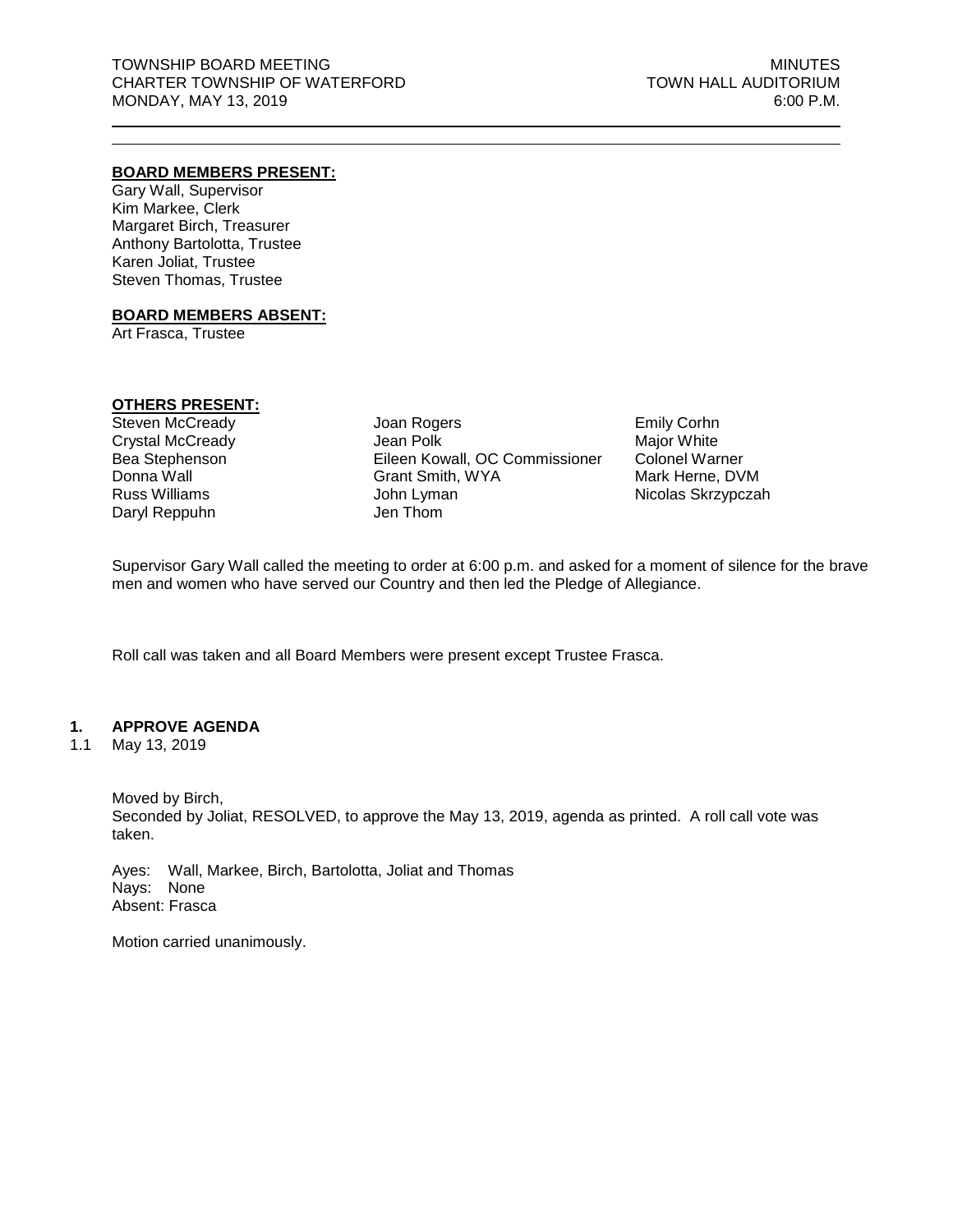- 2.1 The Library will be closed Friday, May 24th, Sunday, May 26th, and Monday, May 27th Memorial Day weekend. The Library is always closed on Friday and traditionally observe this holiday closing Sunday and Monday.
- 2.2 Heart of the Lakes VFW Post 1008 will again be hosting the Waterford Memorial Day Parade on Monday, May 27, 2019. The parade begins at 10:00 a.m. on the Dixie at Sashabaw and proceeds north to the intersection of Walton/Williams Lake Road. A memorial service is held immediately following the parade in the Drayton Plains Cemetery. Anyone wishing to participate in the parade should call the VFW Post, no later than May 15th, at 248-674-2826.
- 2.3 Waterford Township offices will be closed on Monday, May 27, 2019, in observance of Memorial Day. All Emergency services will be available. The Board of Trustees' regularly scheduled meeting for that week will be moved to Tuesday, May 28, 2019 at 6:00 p.m. as posted.
- 2.4 The Waterford Regional Fire Department, Local 1335 Waterford Firefighters will hold their 2nd Annual Charity Video Game Tournament fundraising event on June 22, 2019 at the Waterford Regional Fire Department at 2495 Crescent Lake Road, Waterford, MI 48329. Goods and services donated by area businesses will be represented in items up for raffle. The proceeds from this fundraising event are to benefit the Great Lakes Burn Camp for Kids. The Great Lakes Burn Camp is a special place for kids ages 7-17 to meet, heal, grow and support other burn survivors. Kids share their stories and bond with other kids in a comfortable, relaxed environment. Unconditional love and acceptance is only part it. Please check out their website at: [www.greatlakesburncamp.org](http://www.greatlakesburncamp.org/)
- 2.5 Spring is here and it's time to spruce up our yards, homes, and outside structures. The Township would like to recognize homeowners, neighborhoods, condominium, and apartment associations, schools, churches, and businesses that take pride in making their exteriors beautiful. If you are interested in participating, please submit a form and a before picture (optional) by Friday, June 28, 2019. The form can be found on the Township's website; the Clerk's Office; or by emailing kmarkee@waterfordmi.gov, (be sure to include your return email address) and a form will be emailed to you. Award signs will be placed from August 15th to 30th, 2019. Please contact the Clerk's office with any questions.
- 2.6 Waterford Township residents donated 144,000 pounds of food for the Letter Carriers' Stamp Out Hunger Food Drive.

# **3. AWARDS AND PRESENTATIONS**

# 3.1 **Citizen Award**

Chief Underwood and Sgt. Warner called Mr. Robert Pyle to the podium. Chief Underwood presented Mr. Pile a Citizen's Award for the assistance provided on March 27, 2019.

On March 22, 2019 Waterford Officers responded to the area of Cooley Lake Rd and Hospital Rd for a motor vehicle accident involving multiple cars and reported injuries. While enroute to the scene, Officers were advised that the responsible driver had fled the scene on foot but had been followed by a witness and was now detained. Arriving Officers took the suspect into custody without further incident. The suspect had a suspended license and multiple warrants from neighboring communities. The Waterford Police Department recognizes Robert Pyles for "Raising His Level of Awareness" and "Doing the Right Thing."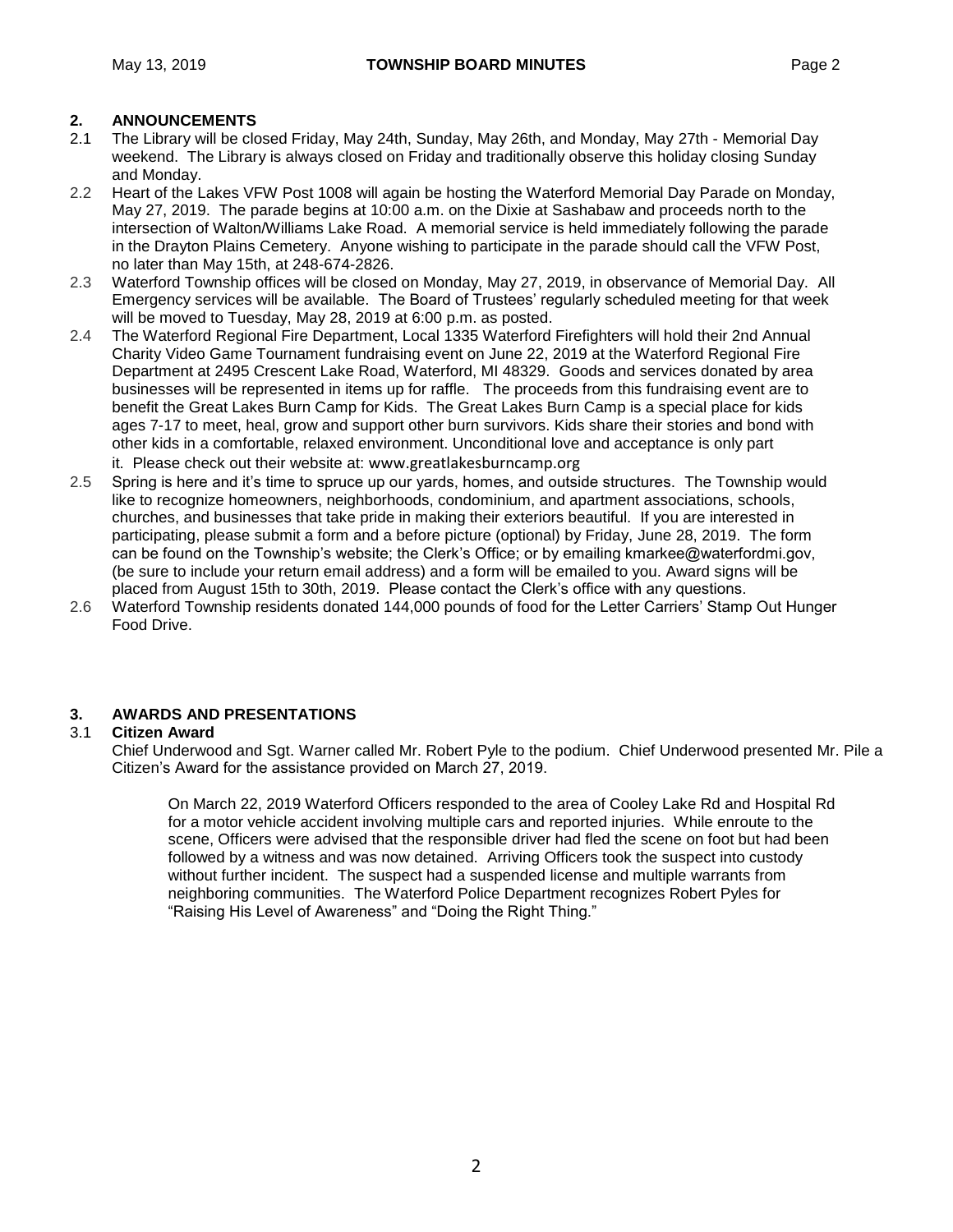# **4. CONSENT AGENDA**

*Board Members may remove items from the Consent Agenda for discussion purposes or for the purpose of voting in opposition. Public comment for items removed from the consent agenda may be received in the same manner immediately following the Consent Agenda.*

- 4.1 April 22, 2019, Meeting Minutes
- 4.2 May 6, 2019, Meeting Minutes
- 4.3 May 13, 2019, Bill Payment
- 4.4 Receive the Assessor's Office 2019 Annual Report
- 4.5 Receive the Department of Public Work's April 2019 Report
- 4.6 Receive the 51st District Court's April 2019 Report
- 4.7 Receive the Library's March 2019 Report
- 4.8 Construction Board of Appeals Mr. William Modisett
- 4.9 Fireworks Display Elizabeth Lake
- 4.10 Fireworks Display Maceday / Lotus Lake
- 4.11 Fireworks Display Williams Lake
- 4.12 Banner Permit Waterford Historical Society
- 4.13 Banner Permit Waterford Parks and Recreation

Moved by Birch, Seconded by Joliet; RESOLVED, approve Consent Agenda items 4.1 through 4.13. A roll call vote was taken.

Ayes: Wall, Markee, Birch, Bartolotta, Joliat, and Thomas Nays: None Absent: Frasca

Motion carried unanimously.

# **5. BOARD LIASON REPORTS (VERBAL)**

Trustee Bartolotta –

Discussed cases from the May 7, 2019 Planning Commission Meeting.

### Supervisor Wall

The Waterford Historical Society will hold their annual "Log Cabin Day" will be held on Sunday, June 30<sup>th</sup> from noon to 5:00 p.m.

### Clerk Markee

Library Board:

At the Poetry Leaves Ribbon Cutting there were 407 poems on display. Fifteen (15) countries, and twenty-one (21) states participated in the 2019 Poetry Leaves. The exhibition will run through May 15.

Tuesday Teens from 3:30 to 5:00 for Middle and High School students in the Waterford Library Community Room to hang out together. Games, activities, craft materials and light refreshments are provided.

The Waterford Genealogical Society evening meeting will be held on May 14, tomorrow from 7:00 p.m. to 8:00 p.m. and meet the 2nd Tuesday of each month.

The Knitting Group meets on May 15, in the Community Room, from 10:00 a.m. to 12:00 p.m. to share patterns, and exchange ideas. Bring your own supplies. Refreshments are provided.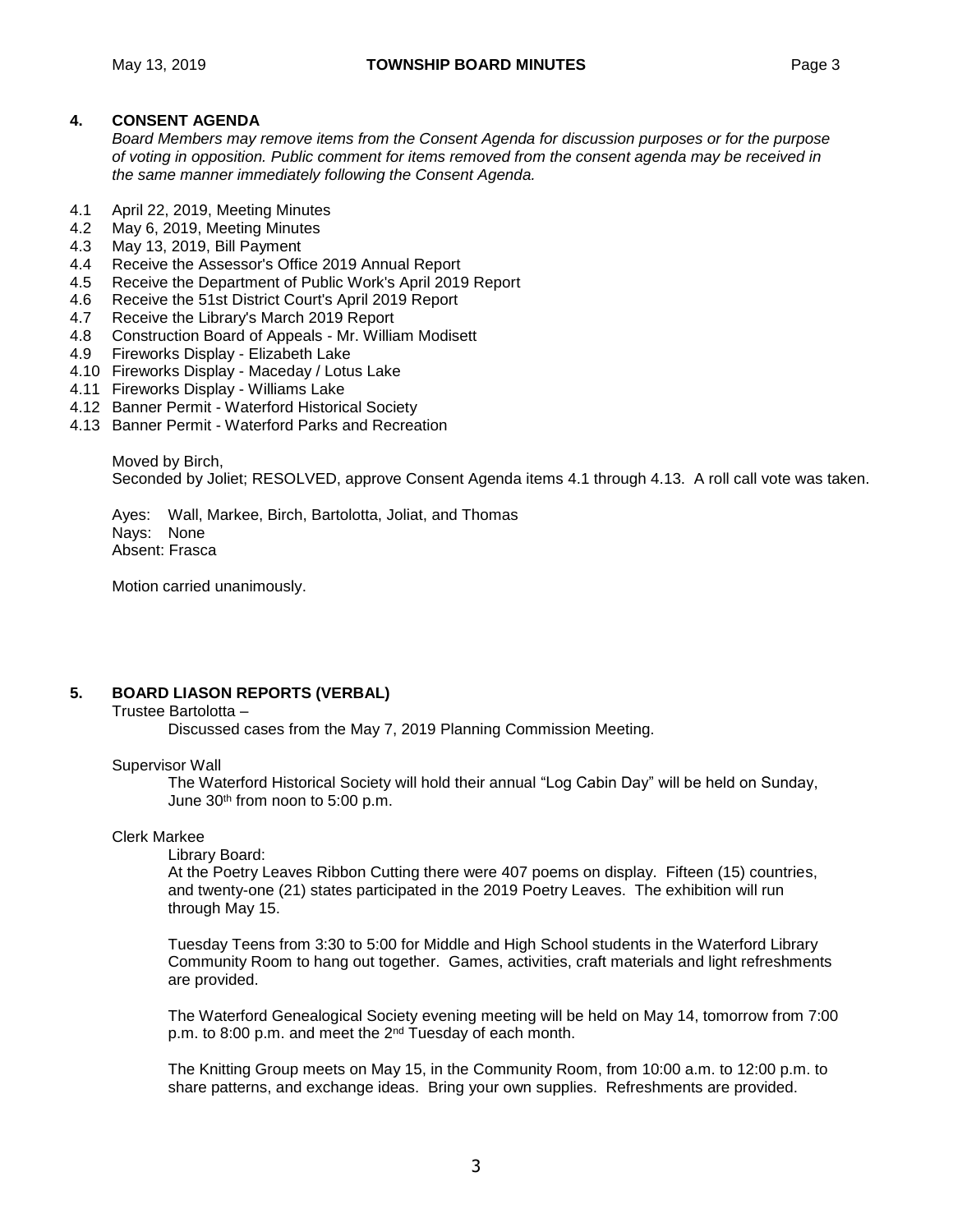Parks and Recreation:

Both softball fields at Herrington Park were laser graded and leveled at the end of April.

The last Spaghetti Dinner held on Friday, May 3 at the Waterford Recreation saw a record crowd, over 400 in attendance. Spaghetti Dinners will resume on the first Friday of each month in October.

Registration for Summer Day Camps is taking place now. Contact Parks and Recreation for more information.

### Trustee Frasca requested Clerk Markee to share the following in his absence.

The Hess Hathaway Board met on May  $9<sup>th</sup>$  at the park. A contract has been signed regarding the historic barn renovation and all is on track to hopefully finish in October 2019. Thanks to all who attended the events at the park the last few weeks. Summer Camp staff has been hired and enrollment is doing very well. If you wish to participate in the camps please get in touch with the Parks and Recreation Department. It looks like it is going to be a great summer.

Trustee Joliat

Trustee Joliat and Marie Hauswirth, Director of WACC, hosted the 6 th Tech248 event at the Oakland County Airport. A speaker discussed artificial intelligence and over 100 people attended the event. It was a positive event for Waterford Township

On May 11<sup>th</sup> Trustee Joliat participated in the River Walk Clean Up with Clerk Markee and Supervisor Wall. Take a moment and check out the River Walk.

### **6. Introduction**

### 6.1 **Introduction of Ordinance 2019-005, Marijuana Establishment Prohibition Ordinance**

#### **CHARTER TOWNSHIP OF WATERFORD ORDINANCE NO. 2019-005 MARIJUANA ESTABLISHMENT PROHIBITION ORDINANCE**

An Ordinance to amend Article I in Chapter 10 of the Waterford Charter Township Code to prohibit marijuana establishments in the Township pursuant to the Michigan Regulation and Taxation of Marihuana Act, Initiated Law 1 of 2018, MCL 333.27951, et seq, and to provide penalties for violation of this Ordinance.

THE CHARTER TOWNSHIP OF WATERFORD ORDAINS:

### **Section 1 of Ordinance**

The Waterford Charter Township Code is amended by adding a new Section 10-001 in a new Division 1 of Article I, In General, in Chapter 10, Business Regulations, Licensing and Registration to read as follows:

**ARTICLE I. IN GENERAL.**

- **Division 1. Prohibited Businesses**
- **Sec. 10-001. Marijuana Establishments Prohibited; Civil infraction**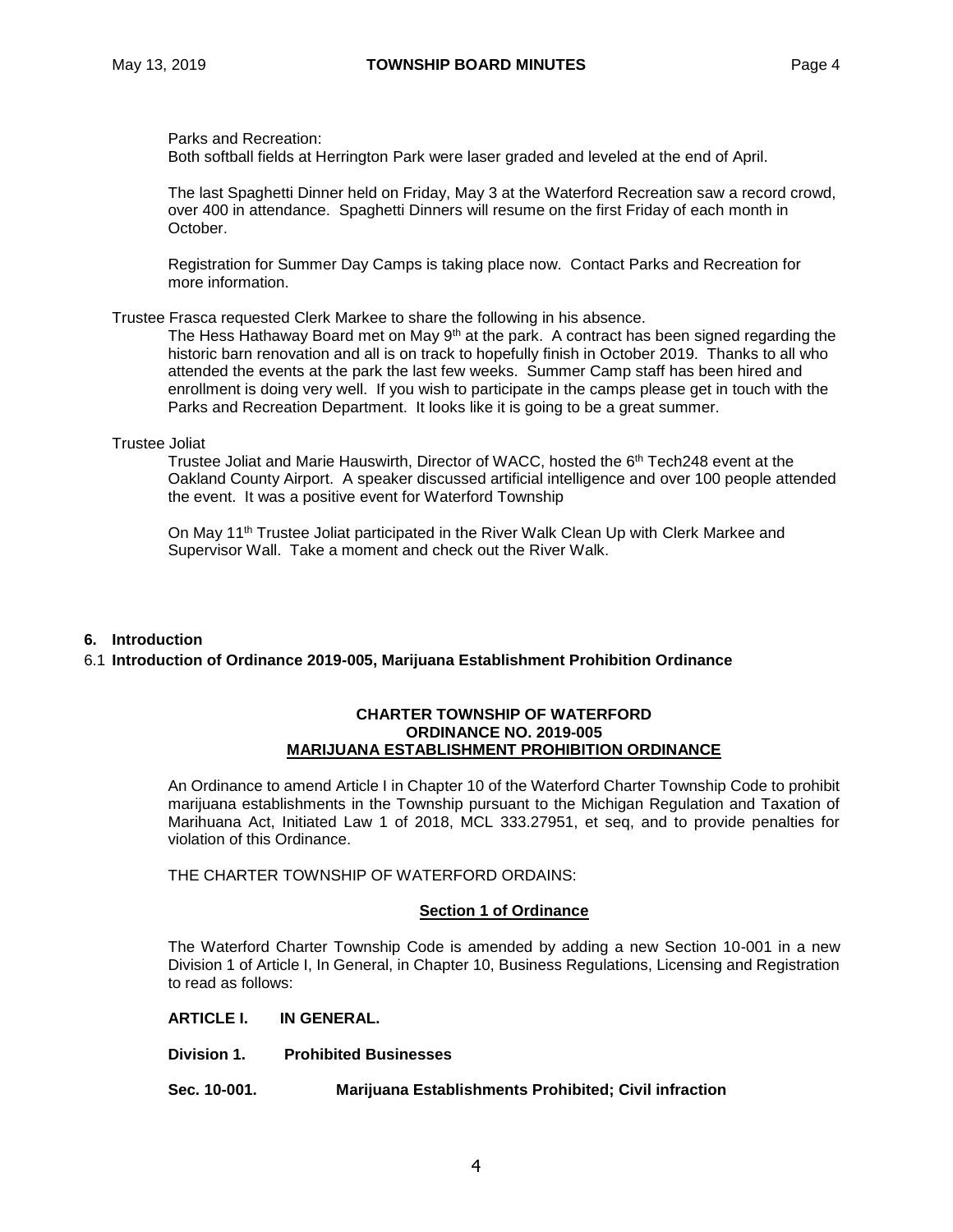Introduction of Ordinance 2019-005, Marijuana Establishment Prohibition Ordinance Continued.

(a) **Intent and Purpose.** The Michigan Regulation and Taxation of Marihuana Act, Initiated Law 1 of 2018, MCL 333.27951, *et seq.*, and more specifically Section 6(1) thereof, MCL 333.27956(1), authorizes municipalities to prohibit marijuana establishments within their boundaries by adoption of an ordinance. Adoption of such an ordinance does not preclude a municipality from further studying and revisiting the issue at a future date.

### (b) **Prohibition of Marijuana Establishments.**

(1) *Definitions.* Words used in this section shall have the definitions as provided for in the Michigan Regulation and Taxation of Marihuana Act, Initiated Law 1 of 2018, MCL 333.27951, *et seq.*, as may be amended.

(2) *Prohibition.* Pursuant to the Michigan Regulation and Taxation of Marihuana Act, Initiated Law 1 of 2018, MCL 333.27951, *et seq*., all marijuana establishments are prohibited within the boundaries of the Township.

(3) *Violations.* Violation of this Section is a civil infraction punishable and subject to enforcement as provided in Sections 1-010(b), (c), and (d) of this Code. Such sanctions and enforcement shall be in addition to the rights of the Township to request and receive other legal and equitable relief and remedies as may be provided by law against persons alleged to be in violation of this ordinance.

### **Section 2 of Ordinance**

Should any Section, subdivision, sentence, clause or phrase of this ordinance be declared by the Courts to be invalid, the same shall not affect the validity of the Ordinance as a whole or any part thereof other than the part as invalidated.

### **Section 3 of Ordinance**

This Ordinance shall take effect immediately upon publication.

# **CERTIFICATION**

I certify that this Ordinance was adopted by the Board of Trustees of the Charter Township of Waterford at a regular meeting held on \_\_\_\_\_\_\_\_\_\_\_\_\_\_\_\_\_\_\_\_\_\_\_\_, 2019.

# CHARTER TOWNSHIP OF WATERFORD

\_\_\_\_\_\_\_\_\_\_\_\_\_\_\_\_\_\_\_\_\_ By: \_\_\_\_\_\_\_\_\_\_\_\_\_\_\_\_\_\_\_\_\_\_\_\_\_\_\_\_\_\_\_\_\_\_\_\_\_

Date **Contract Contract Contract Contract Contract Contract Contract Contract Contract Contract Contract Contract Contract Contract Contract Contract Contract Contract Contract Contract Contract Contract Contract Contract** 

Introduced: Adopted: Published: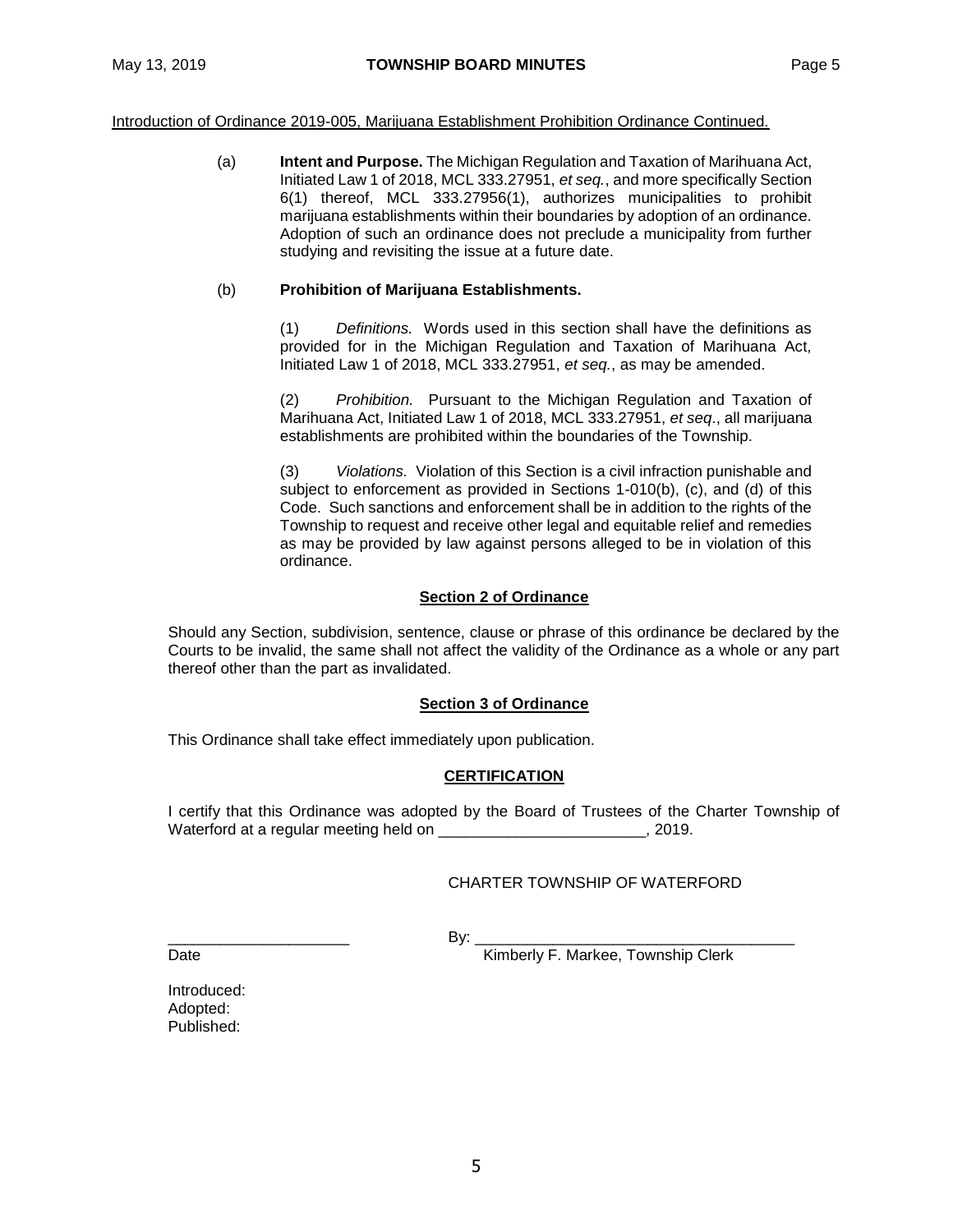### Introduction of Ordinance 2019-005, Marijuana Establishment Prohibition Ordinance Continued.

### Moved by Markee,

Seconded by Joliat, RESOLVED, to introduce Ordinance 2019-005, Marijuana Establishment Prohibition Ordinance to amend Article 1 in Chapter 10 of the Waterford Charter Township Code to prohibit marijuana establishments in the Township pursuant to the Michigan Regulation and Taxation of Marijuana Act, initiate Law 1 of 2018, MCL 333.27951 and to provide penalties for violation of this ordinance. Furthermore, to place it on the regular board agenda of May 28, 2019, for possible adoption. A roll call vote was taken.

Ayes: Wall, Markee, Birch, Bartolotta, Joliat, and Thomas Nays: None Absent: Frasca

Motion carried unanimously.

# **7. Old Business**

# 7.1 **Possible Adoption of Ordinance 2019-004, Fireworks Display Ordinance Amendment**

### **CHARTER TOWNSHIP OF WATERFORD ORDINANCE NO. 2019-004 FIREWORKS ORDINANCE AMENDMENT**

An Ordinance to amend the Waterford Charter Township Code regarding the ignition, discharge, and use of consumer fireworks to conform to amendments of the Michigan Fireworks Safety Act.

# THE CHARTER TOWNSHIP OF WATERFORD ORDAINS:

# **Section 1 of Ordinance**

Subsection (a), Definitions, in Section 11-178, Fireworks, of the Waterford Charter Township Code, is hereby amended to delete the definition of National Holiday, which currently reads as follows:

*National holiday* means New Years Day (January 1), Birthday of Martin Luther King Jr. (third Monday in January), Washington's Birthday (third Monday in February), Memorial Day (last Monday in May), Independence Day (July 4), Labor Day (first Monday in September), Columbus Day (second Monday in October), Veterans Day (November 11), Thanksgiving Day (fourth Thursday in November), and Christmas Day (December 25).

### **Section 2 of Ordinance**

Section 11-178(b) of the Waterford Charter Township Code, is hereby amended to read as follows:

(b) *Prohibited ignition, discharge, and use*. Except for the following, fireworks shall not be ignited, discharged, or used in the township:

(1) In compliance with a permit granted by the township board as provided in the Act.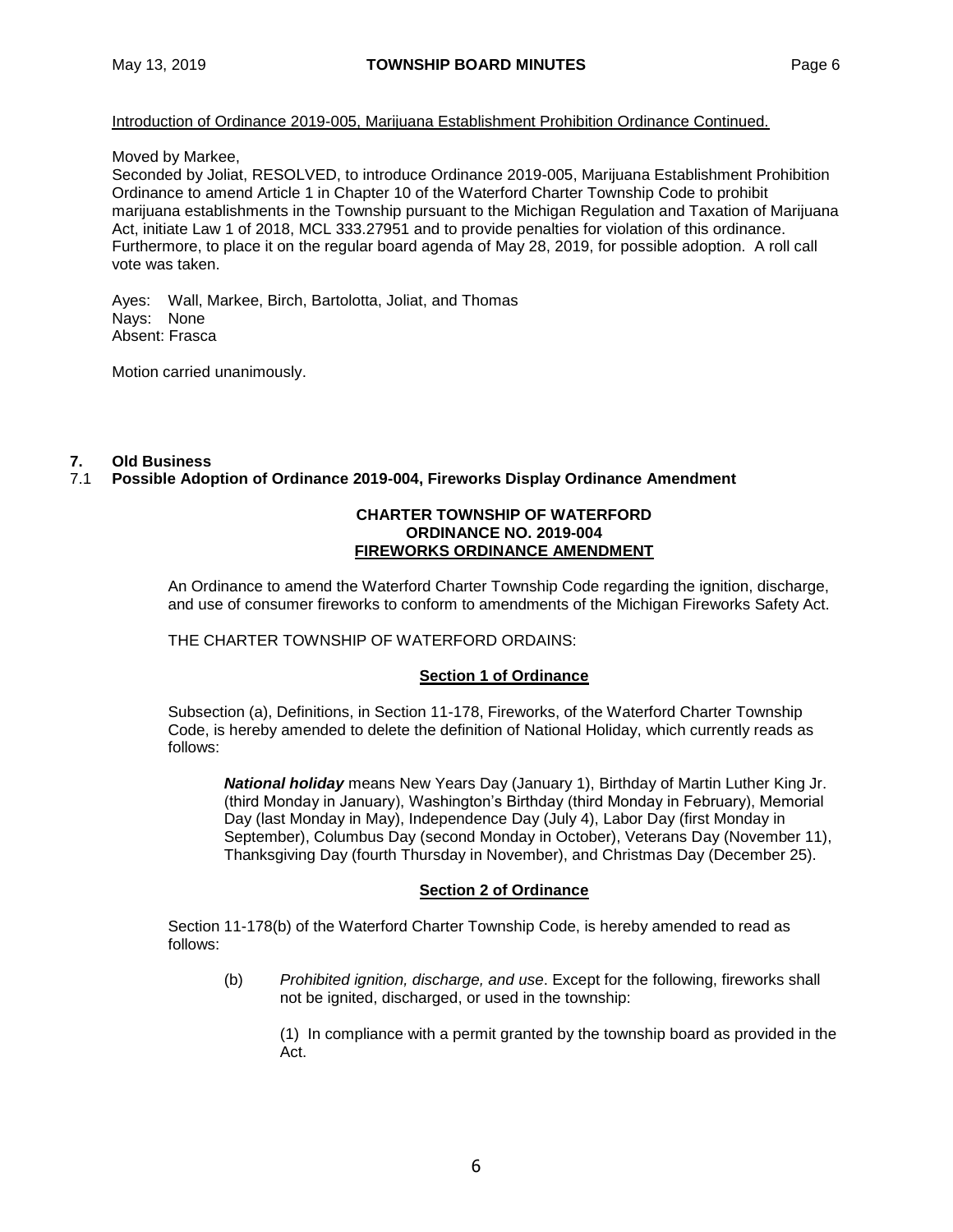(2) Consumer fireworks may be ignited, discharged, or used after 11:00 a.m. on December 31 until 1:00 a.m. on January 1, and between the hours of 11:00 a.m. and 11:45 p.m. on:

i. the Saturday and Sunday immediately preceding Memorial Day

- ii. June 29 to July 4 on each of those days.
- iii. July 5 if that date is a Friday or Saturday
- iv. the Saturday and Sunday immediately preceding Labor Day.

(3) Low-impact fireworks by a person that is not under the influence of alcoholic liquor and/or a controlled substance.

### **Section 3 of Ordinance**

Section 11-178(f) of the Waterford Charter Township Code, is hereby amended to read as follows:

(f) *Violations/penalties*. The sanction for violations of subsections (b)(1), (b)(2), and (c) is a municipal civil infraction, punishable by a civil fine of not more than \$500.00, with violations of subsection (c) also punishable by costs, damages and expenses as provided in Section 1-010(b) of this Code. The sanction for violation of subsection (b)(2) is a municipal civil infraction, punishable by a civil fine of \$1,000.00 for each violation, \$500.00 of which shall be remitted to the local law enforcement agency responsible for enforcing that ordinance. Violations of the Act listed in subsection (d) for reference, are punishable under and as provided in the Act as state civil infractions, misdemeanors, or felonies, and not as violations of this Ordinance.

# **Section 4 of Ordinance**

Should any section, subdivision, sentence, clause or phrase of this ordinance that is hereby adopted, be declared by a court of competent jurisdiction to be invalid, the same shall not affect the validity of the Ordinance as a whole or any part thereof other than the part as invalidated.

### **Section 5 of Ordinance**

This Ordinance shall take effect immediately upon publication.

# **CERTIFICATION**

I certify that this Fireworks Ordinance Amendment was adopted by the Board of Trustees of the Charter Township of Waterford at a regular meeting held on \_\_\_\_\_\_\_\_\_\_\_\_\_\_\_\_\_\_\_\_\_\_, 2019.

# CHARTER TOWNSHIP OF WATERFORD

\_\_\_\_\_\_\_\_\_\_\_\_\_\_\_\_\_\_\_\_\_ By: \_\_\_\_\_\_\_\_\_\_\_\_\_\_\_\_\_\_\_\_\_\_\_\_\_\_\_\_\_\_\_\_\_\_\_\_\_ Date **Date** Kimberly F. Markee, Township Clerk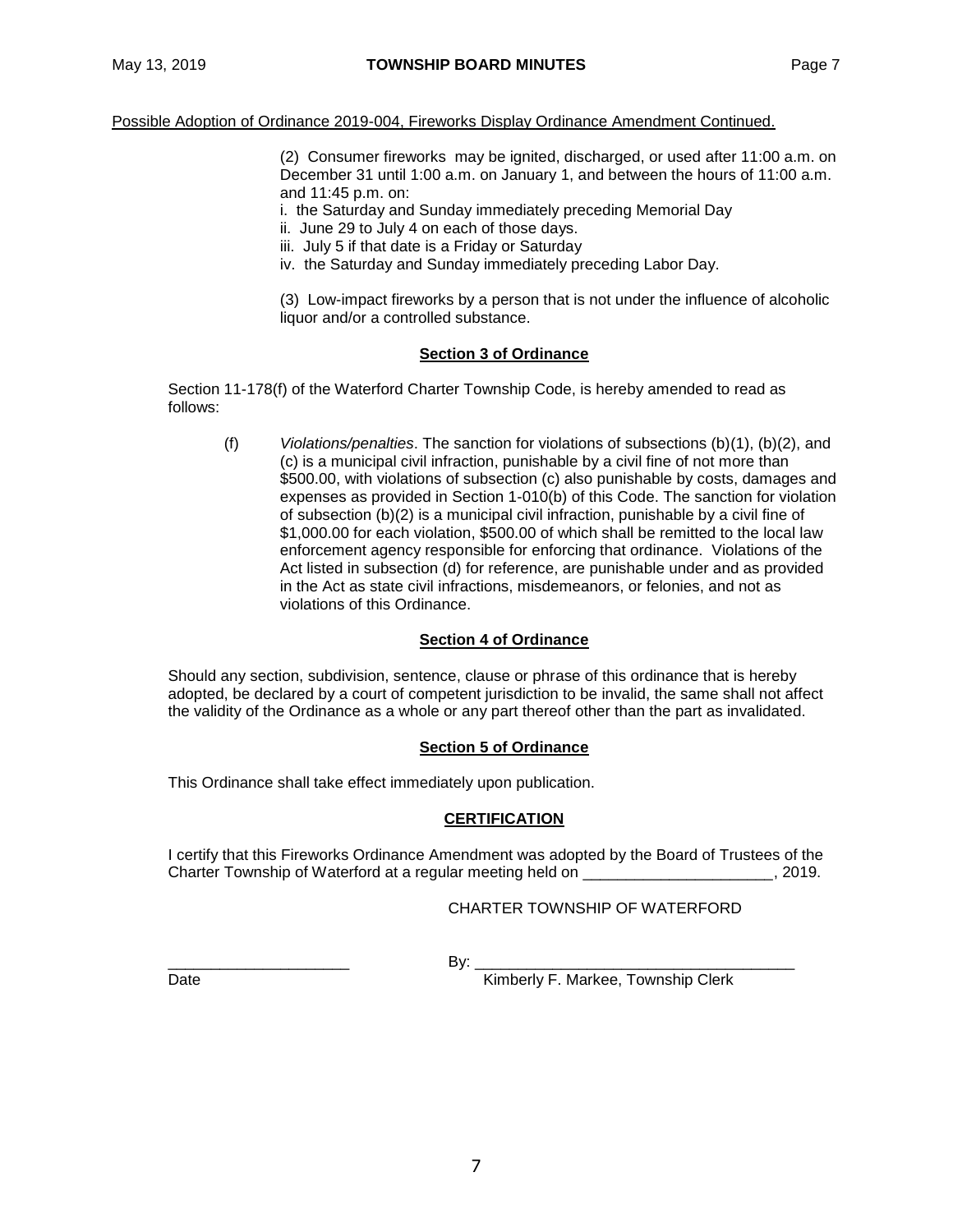### Possible Adoption of Ordinance 2019-004, Fireworks Display Ordinance Amendment Continued.

#### Moved by Markee,

Seconded by Thomas, RESOLVED, to Adopt Ordinance 2019-004, Fireworks Ordinance Amendment to amend the Waterford Charter Township Code regarding the ignition, discharge, and use of consumer fireworks to conform to amendments of the State of Michigan Fireworks Safety Act statue MCL28.457. A roll call vote was taken.

Ayes: Wall, Markee, Birch, Bartolotta, Joliat, and Thomas Nays: None Absent: Frasca

Motion carried unanimously.

### **8. NEW BUSINESS**

### **8.1 Wilmont Relief Drain 2019-2021 Assessment Roll**

The Wilmont Relief Drain was established in 1968 as a Chapter 20 Drain per the Drain Code of 1956 and remains under the jurisdiction of the Oakland County Water Resources Commissioner's (WRC) Office (see enclosed Final Order of Determination). The drainage district for the Wilmont Relief Drain encompasses an area of over 3 square miles and the actual route begins on the northerly side of Oakland International Airport and runs southerly though a series of storm sewer and open drains until it discharges to the Clinton River on the south of Elizabeth Lake Road (see image below of the drainage route and district map from original plans provided by WRC).

In 1970, the Drainage Board for the Wilmont Relief Drain determined by resolution an apportionment of costs for its installation, and, subsequently for future maintenance, to be borne by the public corporations having a vested interest in the drain. Those public corporations include Waterford Township (27.5020%), the State of Michigan (4.3478%), and the County of Oakland (68.1502%) (see enclosed Minutes of the Meeting of the Drainage Board for the Wilmont Relief Drain).

With that, the Water Resources Commissioner has shared with our office the enclosed proposed "Oakland County Water Resources Commissioner Maintenance Assessment Recommendation for the Wilmont Relief Drain". Said assessment roll totals **\$631,052.00** and includes (1) a cash deficit of **\$57,594.00** accrued since the last assessment roll was approved in 2014 for years 2014-2017; (2) the normal maintenance assessment of **\$25,200.00** for ongoing maintenance of the drain for years 2019-2021; and (3) the costs associated with an emergency repair project totaling **\$548,258.00** to adequately remove and replace approximately 120 LF of 8ft by 10ft elliptical pipe that was only temporarily addressed in 2018.

For reference, the segment of the drain in need of emergency repair is located on the northerly side of Elizabeth Lake Road west of the Airport Road intersection (see aerial view image of emergency repair area below).

In anticipation that the 2019-2021 preliminary assessment roll will soon be authorized by the Drainage Board for the Wilmont Relief Drain, and the WRC will then have the authority to invoice Waterford Township accordingly for our assessment, staff is requesting the Board consider allocating **\$173,551.92** out of the Improvement Revolving Fund (246) to account 24690-97010 Infrastructure Preservation. The Improvement Revolving Fund (246) relies on transfers from the General Fund that then can be allocated as needed to fund such capital improvement projects and/or expenses. If you have any questions or require additional information please contact me via telephone at (248) 674-6247.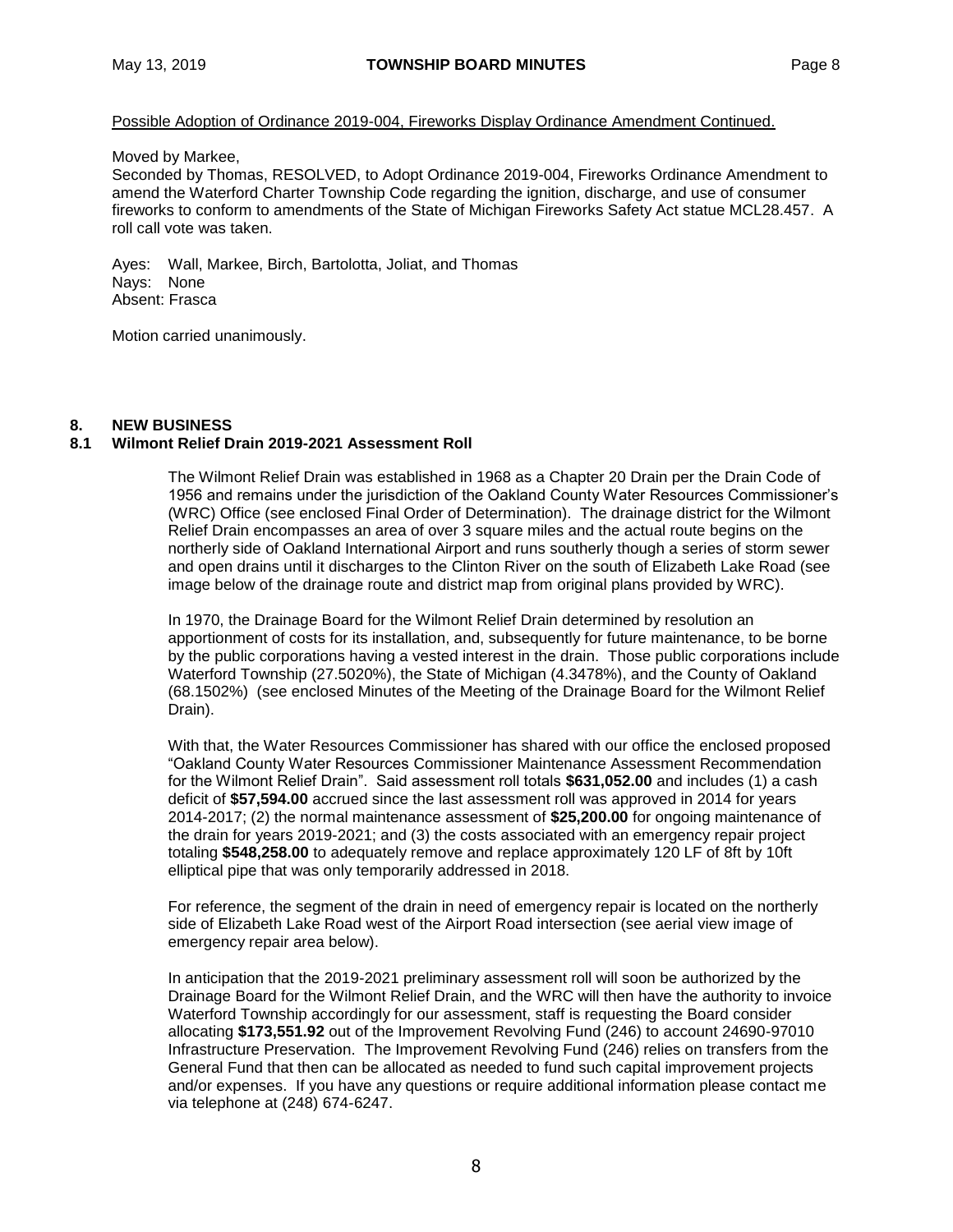### Wilmont Relief Drain 2019-2021 Assessment Roll Continued.

#### Moved by Bartolotta,

Seconded by Markee; RESOLVED, to approve the 2019-2020 Wilmont Relief Drain Assessment Roll, furthermore; to authorize the allocation of funds to cover the pending assessment. A roll call vote was taken.

Ayes: Wall, Markee, Birch, Bartolotta, Joliat, and Thomas Nays: None Absent: Frasca

Motion carried unanimously.

### **8.2 Resolution to Declare May 12-18, 2019, Police Week in the Charter Township of Waterford**

Clerk Markee read the following Proclamation.

### **Resolution to Declare May 12-18, 2019, Police Week in the Charter Township of Waterford, Michigan.**

- **Whereas**, In 1962, President John F. Kennedy proclaimed May 15th as National Peace Officers Memorial Day and the calendar week in which May 15th falls as National Police Week. Established by a joint resolution of Congress in 1962, National Police Week pays special recognition to those law enforcement officers who have lost their lives in the line of duty for the safety and protection of others, and;
- **Whereas**, There are more than 800,000 law enforcement officers serving in communities across the United States, including the approximately 17,000 full-time uniformed police officers in Michigan, and;
- **Whereas,** Members of law enforcement deserve the appreciation and respect of the people of (municipality), Michigan for the merit, dignity, bravery, and reliability they exhibit each and every day. We must also honor the sacrifices made by families of police officers, as each day they must face constant fear as their loved one works to protect us, and;
- **Whereas,** In 2018 alone, 163 law enforcement officers were killed and many, many more assaulted in the line of duty across the country. The names of these dedicated public servants who made the ultimate sacrifice are engraved on the walls of the National Law Enforcement Officers Memorial in Washington, D.C., and;
- **Whereas**, Michigan's fallen officers will never be forgotten, nor will their service to their respective communities. By choosing to commit themselves to law enforcement, these brave individuals answered the call for service and willingly put their lives in jeopardy. We commend them for recognizing service as a noble career, and protecting the public safety; and also all of those who are serving without incident to date, and;
- **Whereas**, The Charter Township of Waterford, Michigan and all Michigan citizens have turned to members of law enforcement for assistance and support in times of distress, whether they are coping with a personal crisis, or struggling through civil disorder or a natural disaster. Our communities rely on these courageous individuals when it is difficult to stand on our own, and we are indebted to the unwavering public service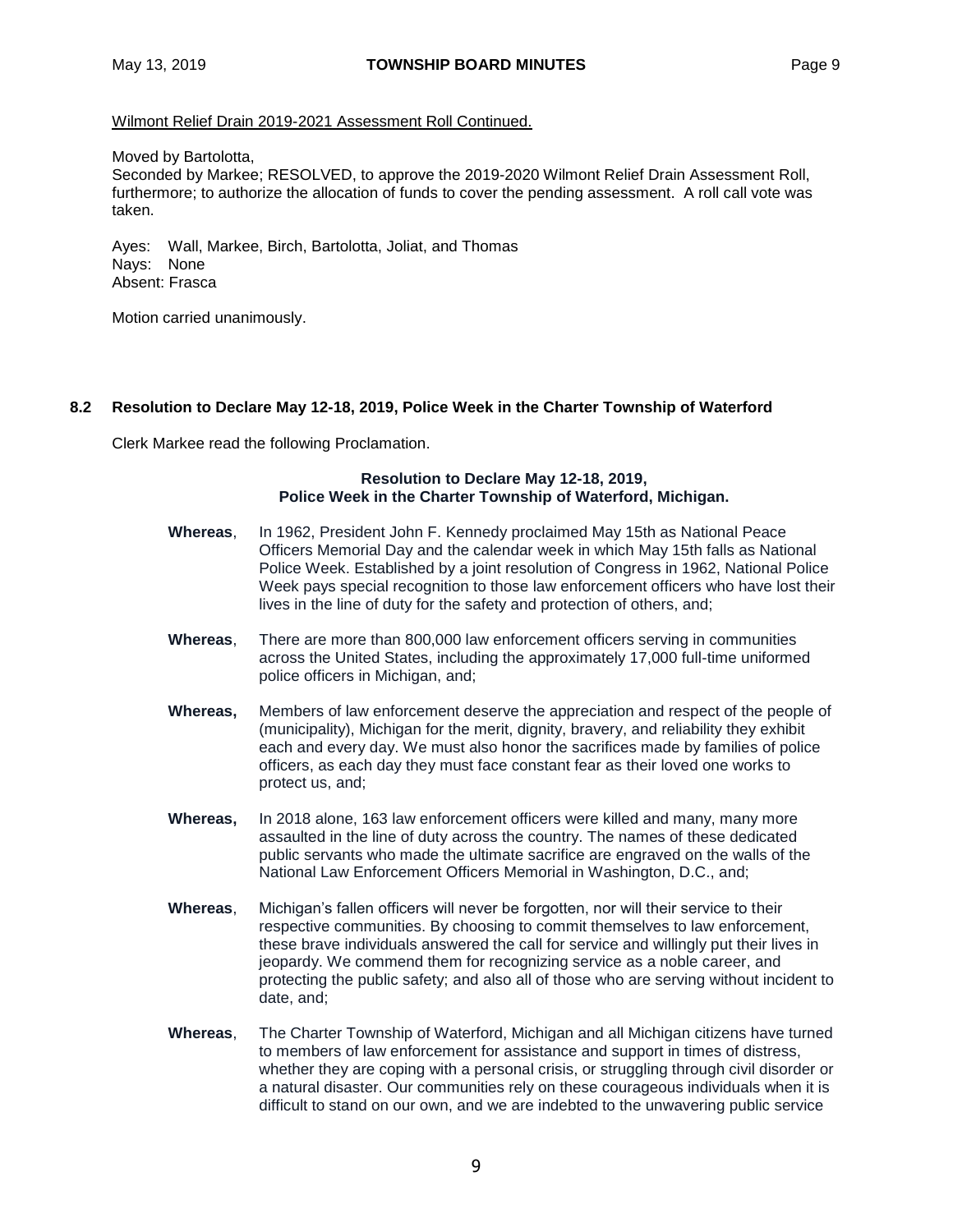Resolution to Declare May 12-18, 2019, Police Week in the Charter Township of Waterford.

of our local and state police. We are indeed fortunate and grateful for the contributions of law enforcement officers to the people of this state;

**Now, therefore, be It Resolved** that the members of this Board of Trustees declare May 12-18, 2019, as Police Week in the Charter Township of Waterford, Michigan. We publicly salute the service of law enforcement officers in our community as well as those of our state and nation and honor police who place their lives on the line for the safety and security of their communities.

### **CERTIFICATION**

I hereby certify that this Resolution was adopted by the Charter Township of Waterford Board of Trustees at a regular meeting of the Board on May 13, 2019.

Charter Township of Waterford

Date **Contract Contract Contract Contract Contract Contract Contract Contract Contract Contract Contract Contract Contract Contract Contract Contract Contract Contract Contract Contract Contract Contract Contract Contract** 

Moved by Bartolotta,

Seconded by Thomas; RESOLVED, to approve the Resolution to Declare May 12-18, 2019, Police Week in the Charter Township of Waterford. A roll call vote was taken.

Ayes: Wall, Markee, Birch, Bartolotta, Joliat, and Thomas Nays: None Absent: Frasca

Motion carried unanimously.

### **8.3 Proclamation ALS Awareness Month May 2019**

Trustee Joliat read the following Proclamation.

### **Proclamation ALS Awareness Month May 2019**

- Whereas, Amyotrophic Lateral Sclerosis (ALS) known by many as Lou Gehrig's disease, is a progressive fatal neurodegenerative disease that attacks nerve cells in the brain and spinal cord; making even the simplest movements -including walking, speaking, gesturing – nearly impossible; and
- Whereas, approximately 30,000 individuals in the United States are afflicted with ALS at any given time, with 5,000 new cases appearing each year; and
- Whereas, approximately 15 new cases of ALS are diagnosed every day, with a person losing their battle with the disease every 90 minutes; and
- Whereas, ALS strikes people regardless of race, sex, age, or ethnicity; and
- Whereas, finding the causes of, and cure for, ALS will prevent the disease from robbing hundreds of thousands of Americans of their dignity and lives; and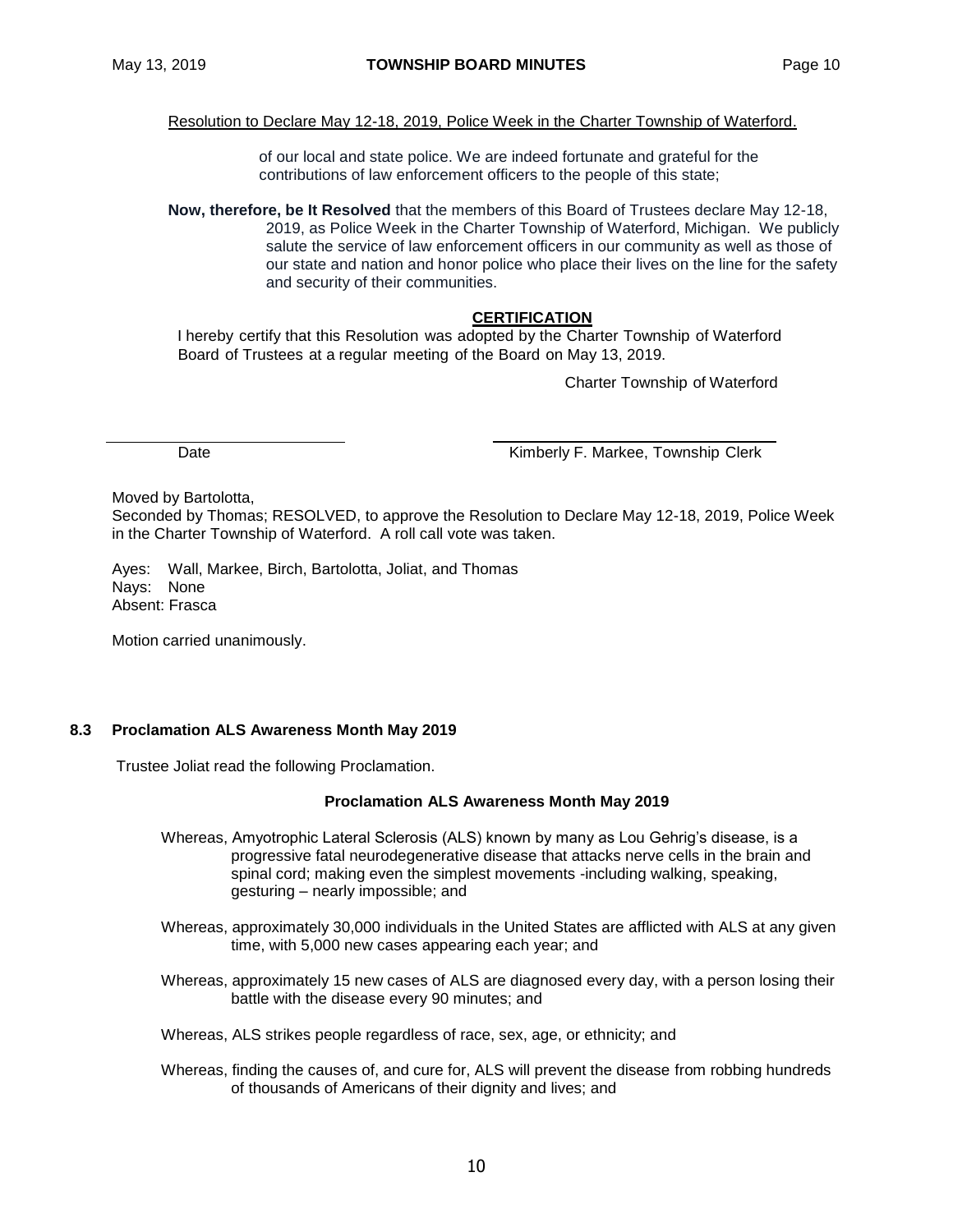# Proclamation ALS Awareness Month May 2019 continued.

- Whereas, aggressive treatments of the symptoms of ALS can extend the lives of those living with the disease; and
- Whereas, raising public awareness of this disease will facilitate the discovery of a cure, bring much needed dollars for support and services for families in Michigan dealing with ALS.

Now, Therefore, Be It Resolved, that the Charter Township of Waterford Board of Trustees does hereby proclaim the month of May 2019 as ALS Awareness Month.

### **CERTIFICATION**

I hereby certify that this Proclamation was adopted by the Charter Township of Waterford Board of Trustees at a regular meeting of the Board on May 13, 2019.

Charter Township of Waterford

\_\_\_\_\_\_\_\_\_\_\_\_\_\_\_\_\_\_\_\_\_

Date **Contract Contract Contract Contract Contract Contract Contract Contract Contract Contract Contract Contract Contract Contract Contract Contract Contract Contract Contract Contract Contract Contract Contract Contract** 

Moved by Joliat,

Seconded by Birch; RESOLVED, to Proclaim May 2019 Amyotrophic Lateral Sclerosis (ALS) Awareness Month. A roll call vote was taken.

Ayes: Wall, Markee, Birch, Bartolotta, Joliat, and Thomas Nays: None Absent: Frasca

Motion carried unanimously.

### **8.4 DPW SCADA System Upgrades**

The following Resolution was received from Russ Williams, Director of Department of Public Works.

Please see attached proposal from Perceptive Controls, Inc. for the 2019 upgrades for the Water Treatment Plants 12-1 (Golfhill), 19-1 (Daffodil) & 23-TK-1 (Cass Lake Elevated Storage Tank).

The Waterford Township Board of Trustees approved a five-year SCADA upgrade project March 27, 2017 for a total of \$332,135.00. This is a continuation of the SCADA upgrades.

To date upgrade efforts focused on the sewer side of the project. This start to bring Water Treatment Facilities on the new system is more complicated than work on the sewer side of the SCADA. Waterford Township DPW felt it important to develop skills on the less challenging wastewater side before moving into the water treatment. With skills honed on the sewer side, the challenge of the water treatment side will be less daunting.

SCADA Upgrade Costs to Date

- 2017 \$ 66,354.03
- $\bullet$  2018 \$ 45.571.27
- 2019 \$ 9,626.00
- Total \$121,551.30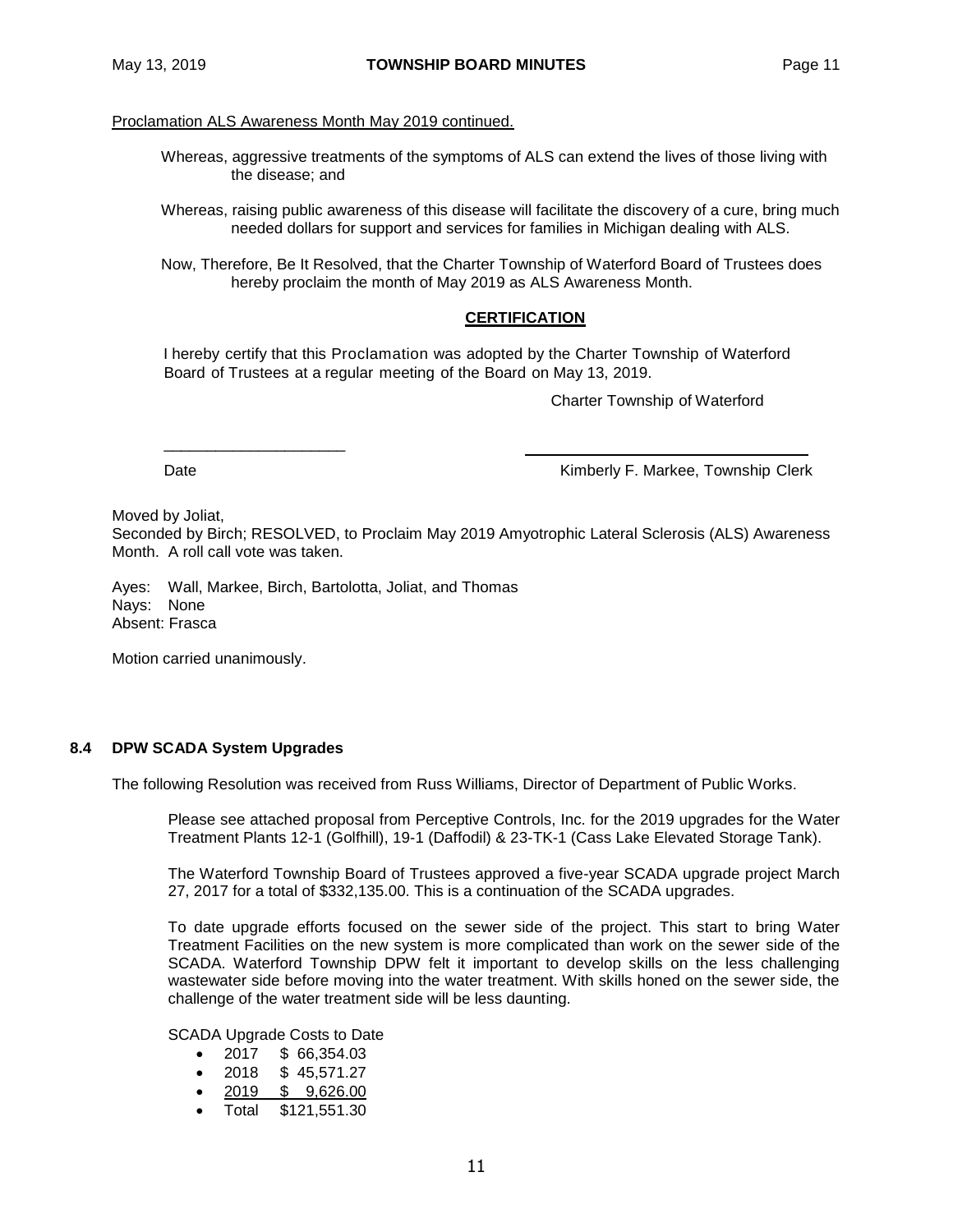### DPW SCADA System Upgrades continued.

This is a budgeted FY2019 project. Allocated funds are located in the DPW Pumping & Treatment Contractor R&M – System Account Number 59041-92180

|                             | <b>Recommended Board Action</b> |          |                                |
|-----------------------------|---------------------------------|----------|--------------------------------|
| Approve Perceptive Controls | From Account Number             |          | For a total 2019 not to exceed |
| Proposal #04182019RDK       | 59041-92180                     | price of | \$111.665.00                   |

Moved by Markee,

Seconded by Birch, RESOLVED, to approve Perceptive Controls Proposal #04182019RDK in the amount of not-to-exceed \$111,665.00 utilizing funds from account number 59041-92180. A roll call vote was taken.

Ayes: Wall, Markee, Birch, Bartolotta, Joliat, and Thomas Nays: None Absent: Frasca

Motion carried unanimously.

### 8.5 **Water Main Replacement Engineering Services**

The following memo was received by Russ Williams, Director of Department of Public Works.

Please see attached proposal from Johnson & Anderson, a DLZ Company, for Engineering and Surveying Services for the Waterford Township 2019 water main replacement project.

This is a beginning of an annual water main replacement program. Waterford Township DPW is starting with a smaller project of replacing cast iron water main. With a Waterford Township Board of Trusties approved budget amendment at the January 28, 2019 meeting, an estimated increase of \$643,500.00 in water revenue would allow Waterford Township to replace approximately 2500 lineal feet of main.

The proposed mains would be:

- 1. Calvert Avenue, from Voorheis to Premont Ave.
- 2. Waterly Avenue, from Voorheis to Premont Ave.<br>3. Starr Avenue, from Voorheis to Premont Ave.
- from Voorheis to Premont Ave.

This is a budgeted item.

|                            | <b>Recommended Board Action</b> |                                    |
|----------------------------|---------------------------------|------------------------------------|
| Approve Johnson & Anderson | From Account Number             | For a total not to exceed price of |
| Proposal for Engineering   | 59044 - 84500                   | \$49.500.00                        |

### Moved by Bartolotta,

Seconded by Frasca; RESOLVED, to approve Johnson & Anderson, a DLZ Company, for Engineering and Surveying Services for the Waterford Township 2019 water main replacement project in the amount of \$49,500.00 utilizing funds from account number 59044-84500. A roll call vote was taken.

Ayes: Wall, Markee, Birch, Bartolotta, Joliat, and Thomas Nays: None Absent: Frasca

Motion carried unanimously.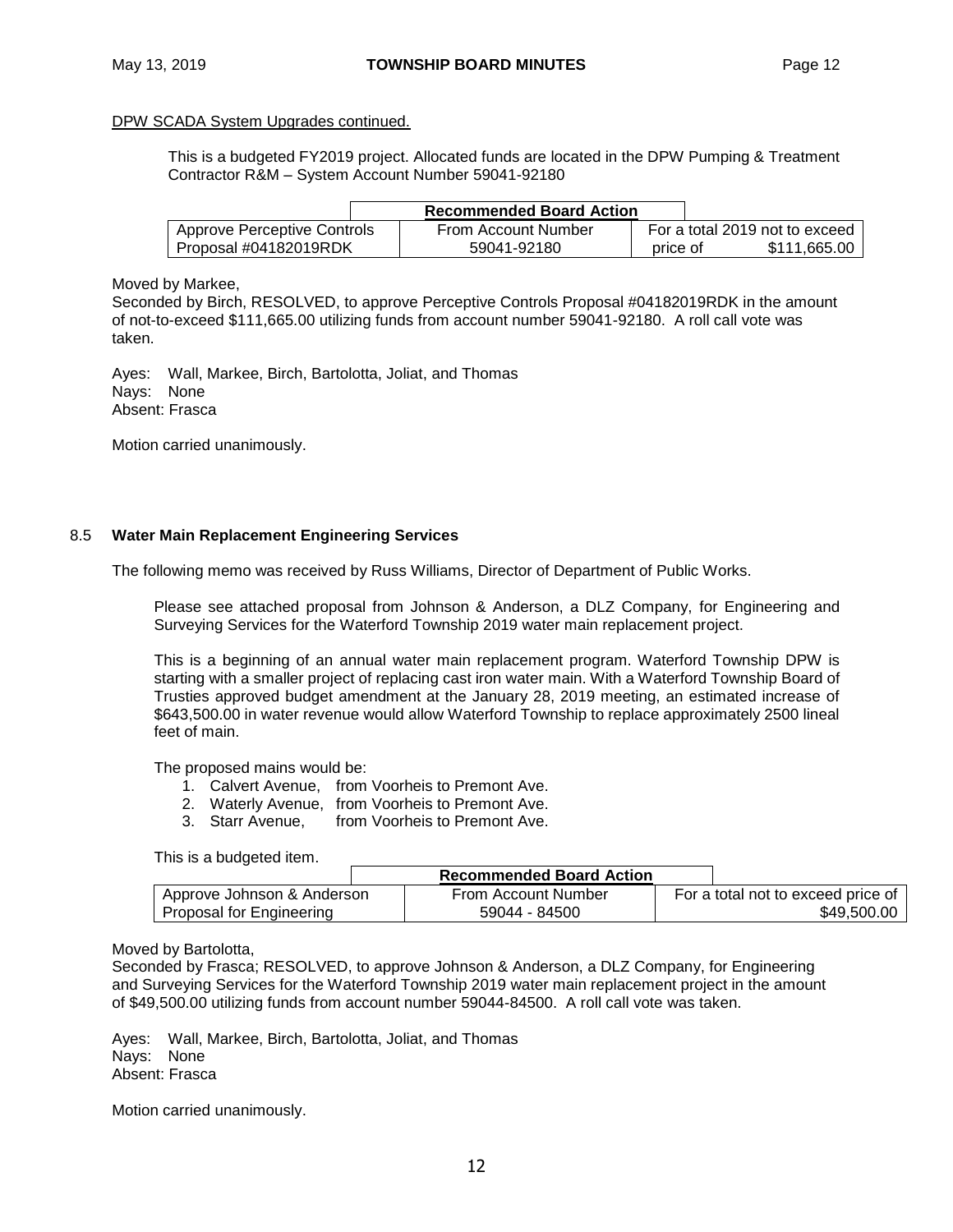# 8.6 **Resolution Approving Liquor License Transfer, 2553 Elizabeth Lake Road**

### **STATE OF MICHIGAN, OAKLAND COUNTY CHARTER TOWNSHIP OF WATERFORD**

### **RESOLUTION APPROVING LIQUOR LICENSE AND PERMITS TRANSFER**

At a regular meeting of the Charter Township of Waterford Board of Trustees, called to order by Supervisor Wall on May 13, 2019, at 6:00 P.M, the following resolution was offered:

Moved by \_\_\_\_\_\_\_\_\_\_\_\_\_\_\_ and Supported by \_\_\_\_\_\_\_\_\_\_\_\_\_\_\_\_\_\_\_\_ to approve

the request to Transfer Ownership and Location of 2018 Class C and SDM licensed business with Sunday Sales Permit (PM), from G. Crake, Inc., at 1033 S. Cass Lake Road, Waterford, to So Thai, Inc., at 2553 Elizabeth Lake Rd, Waterford, Oakland County, Michigan.

| <b>APPROVAL</b> | <b>DISAPPROVAL</b> |
|-----------------|--------------------|
| Yeas:           | Yeas:              |
| Nays:           | Nays:              |
| Absent:         | Absent:            |

# **CERTIFICATION**

I hereby certify that by the majority vote indicated above, this Resolution was adopted by the

\_\_\_\_\_\_\_\_\_\_\_\_\_\_\_\_\_\_\_\_\_\_\_ \_\_\_\_\_\_\_\_\_\_\_\_\_\_\_\_\_\_\_\_\_\_\_\_\_\_\_\_\_\_\_\_\_\_\_\_\_\_\_\_\_\_\_

Charter Township of Waterford Board of Trustees on May 13, 2019.

Date **Contract Contract Contract Contract Contract Contract Contract Contract Contract Contract Contract Contract Contract Contract Contract Contract Contract Contract Contract Contract Contract Contract Contract Contract** 5200 Civic Center Drive, Waterford, MI 48329

Moved by Joliat,

Seconded By Birch; Resolved, to approve the request to Transfer Ownership and Location of 2018 Class C and SDM licensed business with Sunday Sales Permit (PM), from G. Crake, Inc., at 1033 S. Cass Lake Road, Waterford, to So Thai, Inc., at 2553 Elizabeth Lake Rd, Waterford, Oakland County, Michigan. A roll call vote was taken.

Ayes: Wall, Markee, Birch, Bartolotta, Joliat, and Thomas Nays: None Absent: Frasca

Motion carried unanimously.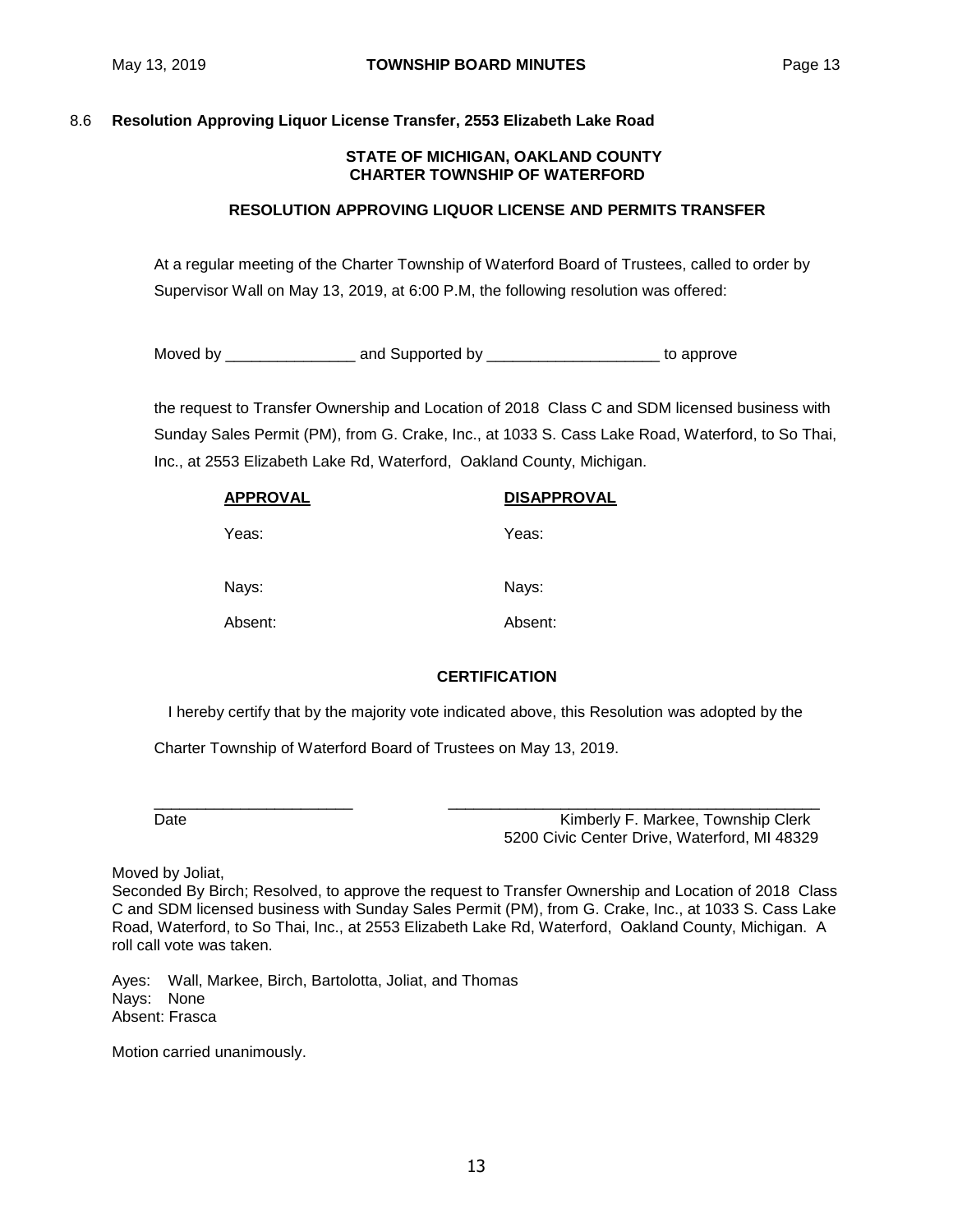# **8.7 Citizen to Address the Board – James Hendin**

Mr. James Hendin was not in attendance at the meeting.

# **8.8 Public Comments limited to three (3) minutes per topic.**

No one addressed the Board of Trustees.

# **ADJOURNMENT**

Moved by Thomas, Seconded by Joliat; RESOLVED, to adjourn the meeting at 6:47 p.m.

Motion carried unanimously.

Kim Markee, Clerk

Gary Wall, Supervisor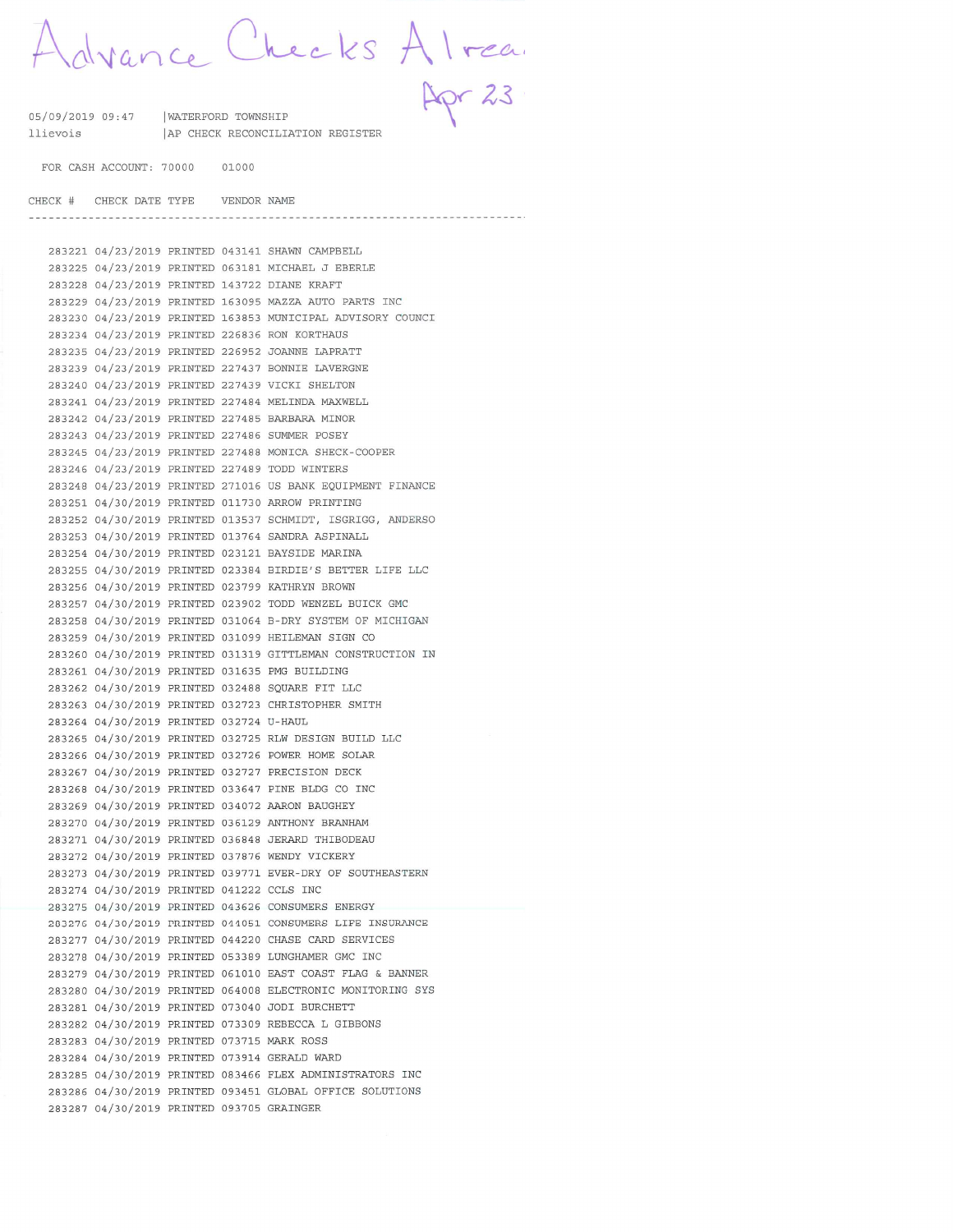| 05/09/2019 09:47 | WATERFORD TOWNSHIP               |
|------------------|----------------------------------|
| llievois         | AP CHECK RECONCILIATION REGISTER |

 $\begin{array}{ccc} \mid & \text{P} & \text{ } & \text{ } & \text{ } \\ \end{array}$ 

#### FOR: Uncleared

#### $\begin{tabular}{lllllll} \bf{CHECK} & \tt{\#} & \tt{CHECK} & \tt{DATE} & \tt{TFPE} & \tt{VENDOR} & \tt{NAME} \end{tabular}$

UNCLEARED CLEARED BATCH CLEAR DATE 

|                                             |  | 283288 04/30/2019 PRINTED 143844 KULLY SUPPLY INC          | 305.42    |
|---------------------------------------------|--|------------------------------------------------------------|-----------|
|                                             |  | 283289 04/30/2019 PRINTED 161014 MI MUNICIPAL RISK MGMNT   | 17,961.15 |
|                                             |  | 283290 04/30/2019 PRINTED 183021 NATIONAL TRAILS           | 750.00    |
|                                             |  | 283291 04/30/2019 PRINTED 204040 OAKLAND COUNTY TREASURER  | 360.00    |
|                                             |  | 283292 04/30/2019 PRINTED 204620 OAKLAND COUNTY PARKS & RE | 1,200.00  |
|                                             |  | 283293 04/30/2019 PRINTED 213211 PERCEPTIVE CONTROLS INC   | 126.00    |
|                                             |  | 283294 04/30/2019 PRINTED 213723 PROGRESSIVE AE            | 5,000.00  |
|                                             |  | 283295 04/30/2019 PRINTED 227420 STEPHANIE DURNEN          | 13.00     |
|                                             |  | 283296 04/30/2019 PRINTED 251035 SAMS CLUB DIRECT          | 434.72    |
|                                             |  | 283297 04/30/2019 PRINTED 253913 JOHNSON CONTROLS SECURITY | 704.73    |
|                                             |  | 283298 04/30/2019 PRINTED 254851 STANDARD INSURANCE COMPAN | 7,218.09  |
|                                             |  | 283299 04/30/2019 PRINTED 263749 TRANSACT TECHNOLOGIES INC | 133.54    |
|                                             |  | 283300 04/30/2019 PRINTED 293355 WILBUR WHITE JR           | 2,550.00  |
|                                             |  | 283301 04/30/2019 PRINTED 293402 WW WILLIAMS               | 454.85    |
|                                             |  | 283302 04/30/2019 PRINTED 293426 STACY WILLIAMS            | 37.97     |
|                                             |  | 283303 04/30/2019 PRINTED 304802 WATERFORD SENIOR CENTER   | 40,085.00 |
|                                             |  | 283304 04/30/2019 PRINTED 500441 MOMMY NETWORK OF MICHIGAN | 295.00    |
|                                             |  | 283305 05/07/2019 PRINTED 011016 GREAT LAKES ACE HARDWARE  | 32.41     |
|                                             |  | 283306 05/07/2019 PRINTED 013198 ADVANCED DISPOSAL         | 1,731.07  |
|                                             |  | 283307 05/07/2019 PRINTED 013685 APPLIED IMAGING           | 1,466.17  |
|                                             |  | 283308 05/07/2019 PRINTED 032350 EASY EXIT EGRESS WINDOWS  | 100.00    |
|                                             |  | 283309 05/07/2019 PRINTED 032728 WILLIAM & DEBORAH WALTERS | 100.00    |
|                                             |  | 283310 05/07/2019 PRINTED 032729 DRYMEDIC RESTORATION      | 100.00    |
|                                             |  | 283311 05/07/2019 PRINTED 032731 JAMES DIMEO               | 100.00    |
|                                             |  | 283312 05/07/2019 PRINTED 036129 ANTHONY BRANHAM           | 100.00    |
|                                             |  | 283313 05/07/2019 PRINTED 041192 CDW GOVERNMENT INC        | 1,166.33  |
|                                             |  | 283314 05/07/2019 PRINTED 043626 CONSUMERS ENERGY          | 10,833.09 |
| 283315 05/07/2019 PRINTED 051026 DTI SPORTS |  |                                                            | 693.63    |
|                                             |  | 283316 05/07/2019 PRINTED 051445 DLZ MICHIGAN, INC         | 6,397.50  |
|                                             |  | 283317 05/07/2019 PRINTED 053612 DOVER & COMPANY, LLC      | 262.66    |
|                                             |  | 283318 05/07/2019 PRINTED 063181 MICHAEL J EBERLE          | 3,266.00  |
|                                             |  | 283319 05/07/2019 PRINTED 073398 TORI HEGLIN               | 45.89     |
|                                             |  | 283320 05/07/2019 PRINTED 073641 JONI PELLAND              | 42.79     |
|                                             |  | 283321 05/07/2019 PRINTED 113177 IDEAS FOR YOU             | 1,793.02  |
|                                             |  | 283322 05/07/2019 PRINTED 113551 NICHOLS PAPER & SUPPLY CO | 617.56    |
|                                             |  | 283323 05/07/2019 PRINTED 163095 MAZZA AUTO PARTS INC      | 19.33     |
|                                             |  | 283324 05/07/2019 PRINTED 163204 MEDIA NETWORK OF WATERFOR | 43,500.00 |
|                                             |  | 283325 05/07/2019 PRINTED 163848 MUNN TRACTOR SALES, INC   | 1,919.70  |
|                                             |  | 283326 05/07/2019 PRINTED 183052 NAPA AUTO PARTS           | 549.66    |
|                                             |  | 283327 05/07/2019 PRINTED 183269 SPRINT SOLUTIONS          | 8.71      |
| 283328 05/07/2019 PRINTED 183286 NEOFUNDS   |  |                                                            | 67.67     |
|                                             |  | 283329 05/07/2019 PRINTED 183295 NEW CREATION HOMES, INC   | 2,975.00  |
|                                             |  | 283330 05/07/2019 PRINTED 193007 AUBURN HILLS CAMPUS - OCC | 250.00    |
|                                             |  | 283331 05/07/2019 PRINTED 204040 OAKLAND COUNTY TREASURER  | 1,022.40  |
|                                             |  | 283332 05/07/2019 PRINTED 204040 OAKLAND COUNTY TREASURER  | 1,715.47  |
|                                             |  | 283333 05/07/2019 PRINTED 213211 PERCEPTIVE CONTROLS INC   | 9,500.00  |
|                                             |  | 283334 05/07/2019 PRINTED 213274 PEERLESS MIDWEST INC      | 14,950.05 |
|                                             |  | 283335 05/07/2019 PRINTED 213775 PROFESSIONAL BUILDING SER | 7,124.58  |
|                                             |  | 283336 05/07/2019 PRINTED 226079 JAMES STARNES             | 50.00     |
|                                             |  | 283337 05/07/2019 PRINTED 226183 SUSAN STECK               | 62.00     |
|                                             |  | 283338 05/07/2019 PRINTED 227490 CINDY HARPER              | 7.00      |
|                                             |  | 283339 05/07/2019 PRINTED 227491 NICOLE LESINSKI           | 62.00     |